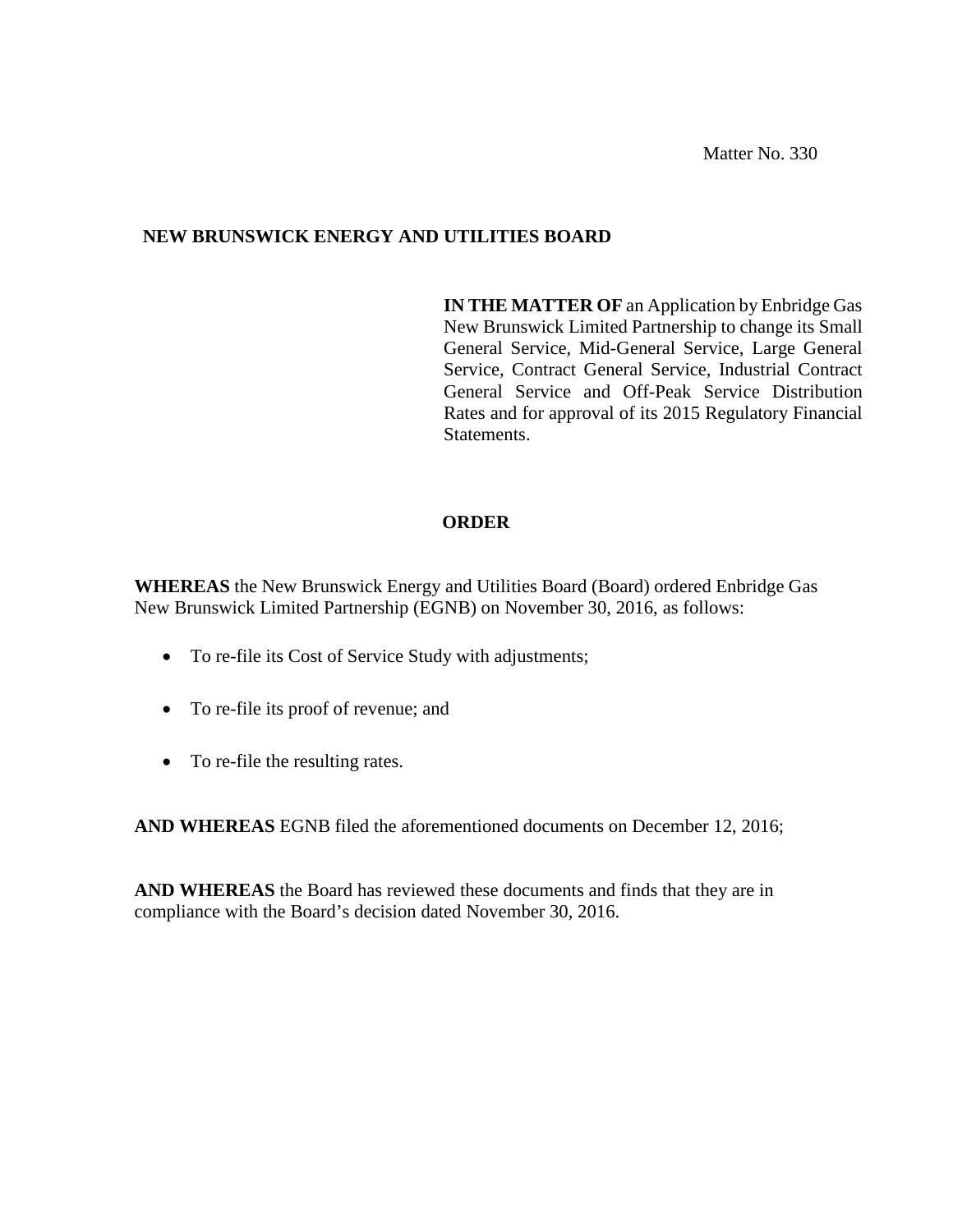#### **NOW THEREFORE IT IS ORDERED THAT:**

The rates, as attached hereto in Appendix A, shall take effect on January 1<sup>st</sup>, 2017. 1.

DATED at the City of Saint John, New Brunswick, this 16<sup>th</sup> day of December, 2016.

### **BY THE BOARD**

Tathteen Mitchell

Kathleen Mitchell Chief Clerk

New Brunswick Energy and Utilities Board P.O. Box 5001 Suite 1400, 15 Market Square Saint John, N.B. E2L 1E8 Telephone:  $(506) 658 - 2504$ Telecopier:  $(506) 643 - 7300$ E-Mail: general@nbeub.ca Website: www.nbeub.ca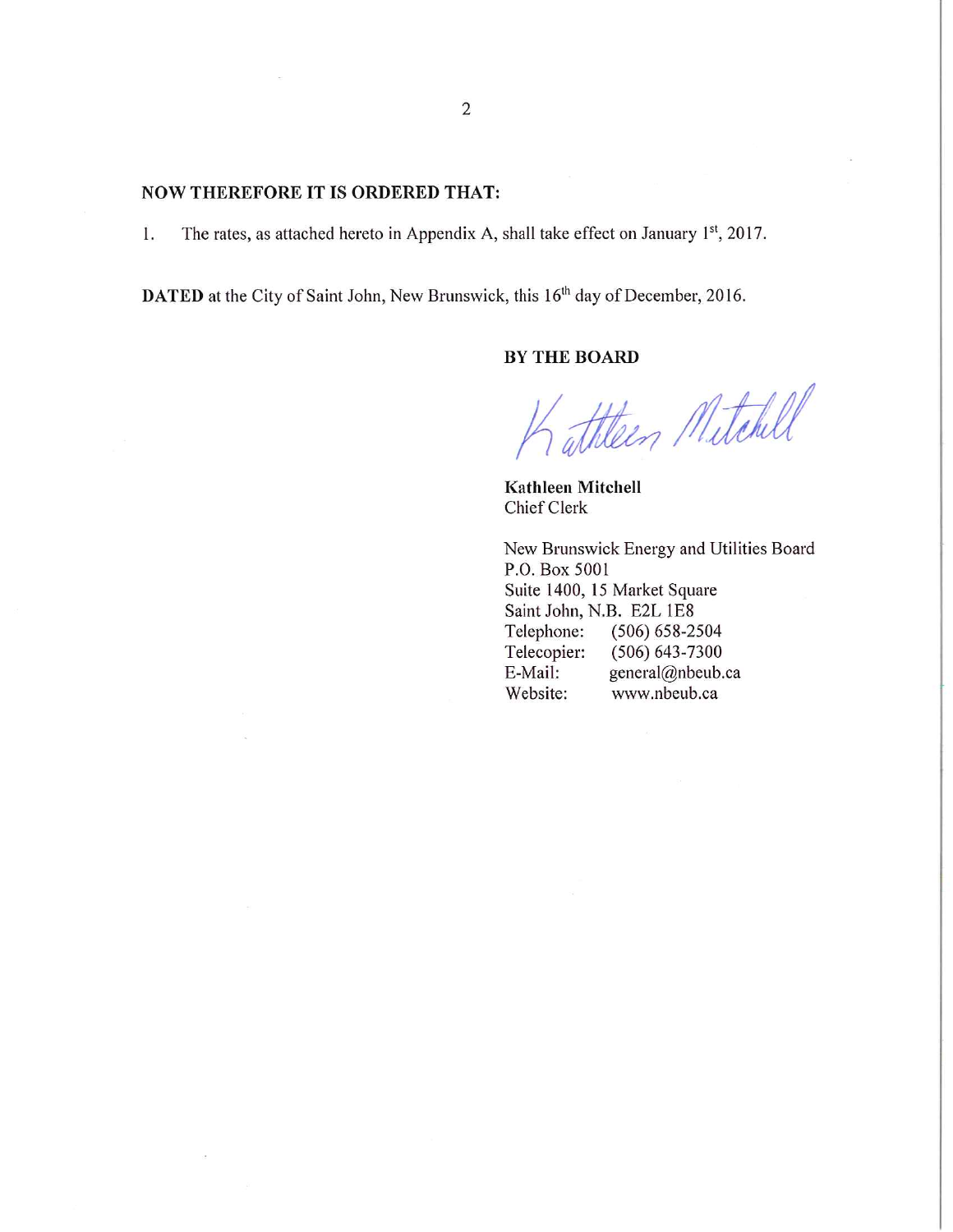## **APPENDIX A**

# **EGNB FINAL RATES – EFFECTIVE JANUARY 1ST, 2017**

| <b>REGULATED RATE CLASSES</b>                | <b>RATE DESIGN</b> |
|----------------------------------------------|--------------------|
|                                              |                    |
| <b>Small General Service</b>                 |                    |
| <b>Customer Charge</b>                       | \$18.00            |
| <b>Block 1</b>                               | \$9.4450           |
|                                              |                    |
| <b>Mid-General Service</b>                   |                    |
| <b>Customer Charge</b>                       |                    |
| Up to 60 GJs per month                       | \$20.00            |
| Greater than 60 GJs per month                | \$50.00            |
| Block 1                                      | \$11.8805          |
| <b>Block 2</b>                               | \$8.0820           |
|                                              |                    |
| <b>Large General Service</b>                 |                    |
| <b>Customer Charge</b>                       |                    |
| Up to 650 GJs per month                      | \$275.00           |
| Greater than 650 GJs per month               | \$375.00           |
| Monthly Distribution Delivery                |                    |
| Charge                                       |                    |
| For the first 250 GJs delivered              | \$8.9005           |
| per billing month                            |                    |
| For volumes delivered<br>in                  |                    |
| excess of 250 GJs per billing                |                    |
| month                                        |                    |
| <b>Summer Charge</b>                         | \$2.5037           |
| Winter Charge                                | \$6.6526           |
|                                              |                    |
| <b>Contract General Service</b>              |                    |
| Demand Charge                                | \$19.00            |
| <b>Summer Charge</b>                         | \$1.9066           |
| Winter Charge                                | \$6.0235           |
|                                              |                    |
| <b>Industrial</b><br><b>Contract General</b> |                    |
| <b>Service</b>                               |                    |
| <b>Customer Charge</b>                       | \$3300.00          |
| <b>Demand Charge</b>                         | \$25.56            |
| <b>Summer Charge</b>                         | \$0.9375           |
| Winter Charge                                | \$1.7298           |
|                                              |                    |
| <b>Off-Peak Service</b>                      |                    |
| <b>Customer Charge</b>                       | \$50.00            |
| <b>Block 1</b>                               | \$6.0207           |